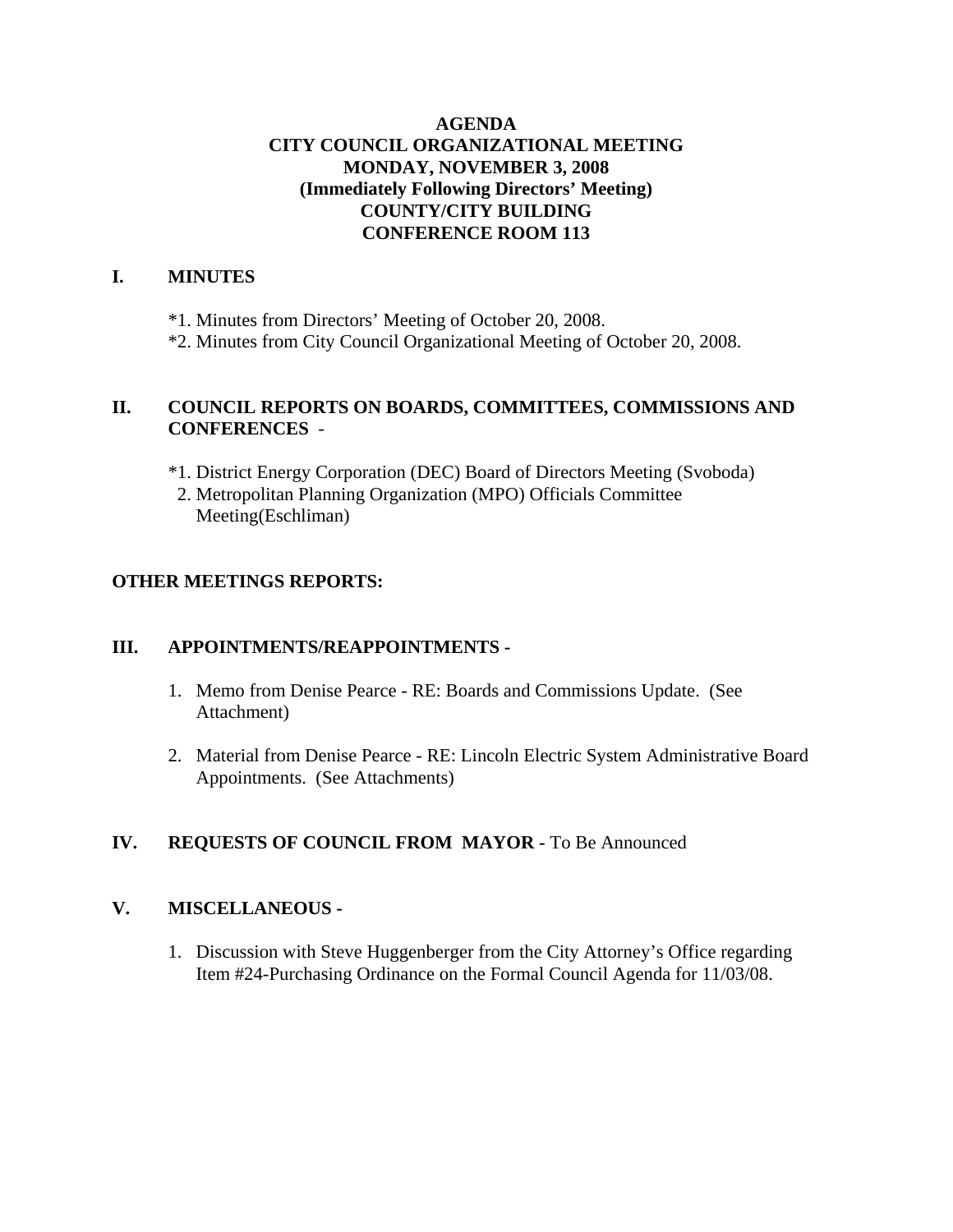### **VI. CITY COUNCIL MEMBERS**

### **VII. MEETINGS/INVITATIONS**

- 1. Seniors Foundation 2008 Annual Donor Reception on Friday, November 21, 2008 from 5:00 p.m. to 6:30 p.m. at The Nebraska Club, 233 S.  $13<sup>th</sup>$  Street,  $20<sup>th</sup>$  Floor -RSVP by Nov.  $14<sup>th</sup>$  - (See Invitation)
- 2. Lincoln Chamber of Commerce invites you to attend the following Ribbon Cutting: Please RSVP to Kathy Hale at 436-2385 or E-Mail: -
	- A.) Indigo Bridge Books, 701 "P" Street, Suite 102 on Friday, November 7, 2008 at 3:00 p.m.
- 3. 16th Annual MLK "Freedom Breakfast" on Friday, January 16, 2009 from 7:30 a.m. to 8:30 a.m., Doors open at 7:00 a.m. at Embassy Suites Hotel, 1040 "P" Street - RSVP by Nov.  $28<sup>th</sup>$  by returning the completed form and payment - (See Invitation)

### **VIII. ADJOURNMENT**

### **\*HELD OVER FROM OCTOBER 27, 2008.**

ca110308/tjg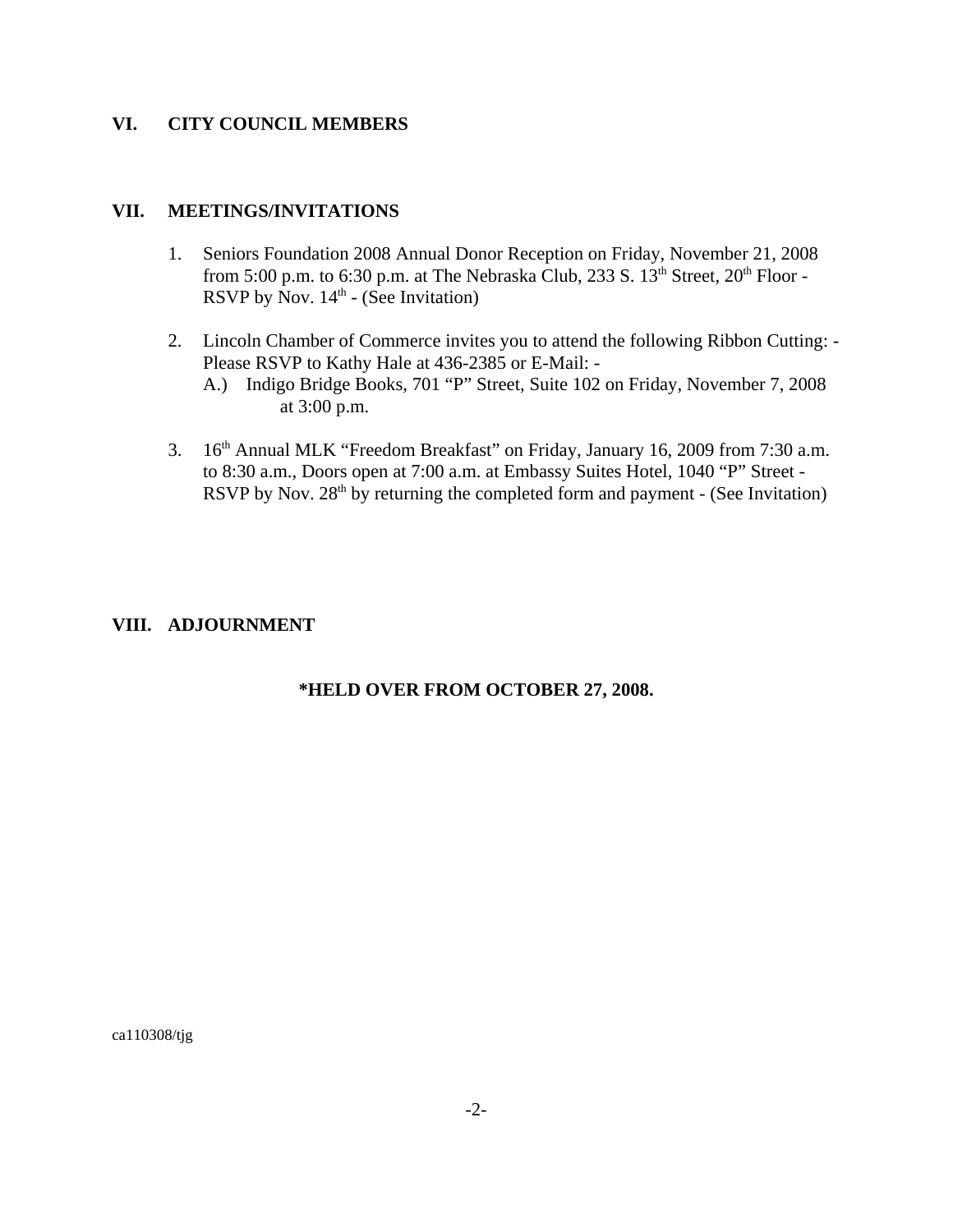### **MEMO**

| TO:   | <b>City Council</b>                              |  |  |
|-------|--------------------------------------------------|--|--|
| FROM: | <b>Denise Pearce</b><br><b>Aide to the Mayor</b> |  |  |
|       |                                                  |  |  |

**October 28, 2008** DATE:

#### **Boards and Commissions Update** RE:

### **COUNCIL VOTES on November 17th**

| Name                       | Board/Commission                 |                     | Term Expiration/Comments |  |
|----------------------------|----------------------------------|---------------------|--------------------------|--|
| Thomas C. Ball             | Auditorium Advisory Board        | 8.31.14 (Reappt.)   |                          |  |
| Fred Hoke                  | $\,$ 6 $\,$                      | ,                   | 8.31.14 (New)            |  |
| <b>Ray Stevens</b>         | Park & Rec Advisory Board        | $4.27.11$ (Reappt.) |                          |  |
| Maizuyen Nguyen            | Multicultural Advisory Committee | $9.18.11$ (New)     |                          |  |
| Karla Cooper               | Human Rights Commission          |                     | 12.31.11 (Reappt.)       |  |
| <b>Wendy Francis</b>       | $\zeta\zeta$                     | $\rightarrow$       | 12.31.11 (Reappt.)       |  |
| Dick Noble                 | $\epsilon$                       | ,                   | 12.31.11 (Reappt.)       |  |
| <b>Via Executive Order</b> |                                  |                     |                          |  |
| Name                       | Board/Commission                 |                     | Term Expiration/Comments |  |
| Parks Coble                | Pedestrian/Bicycle Advisory Bd.  |                     | 9.1.11 (Reappt.)         |  |
| Delrae Hirshman            | $\sqrt{6}$                       | "                   | 9.1.11 (Reappt.)         |  |
| <b>Brent Johnson</b>       | $\mathbf{c}\,\mathbf{c}$         | , 1                 | 9.1.11 (Reappt.)         |  |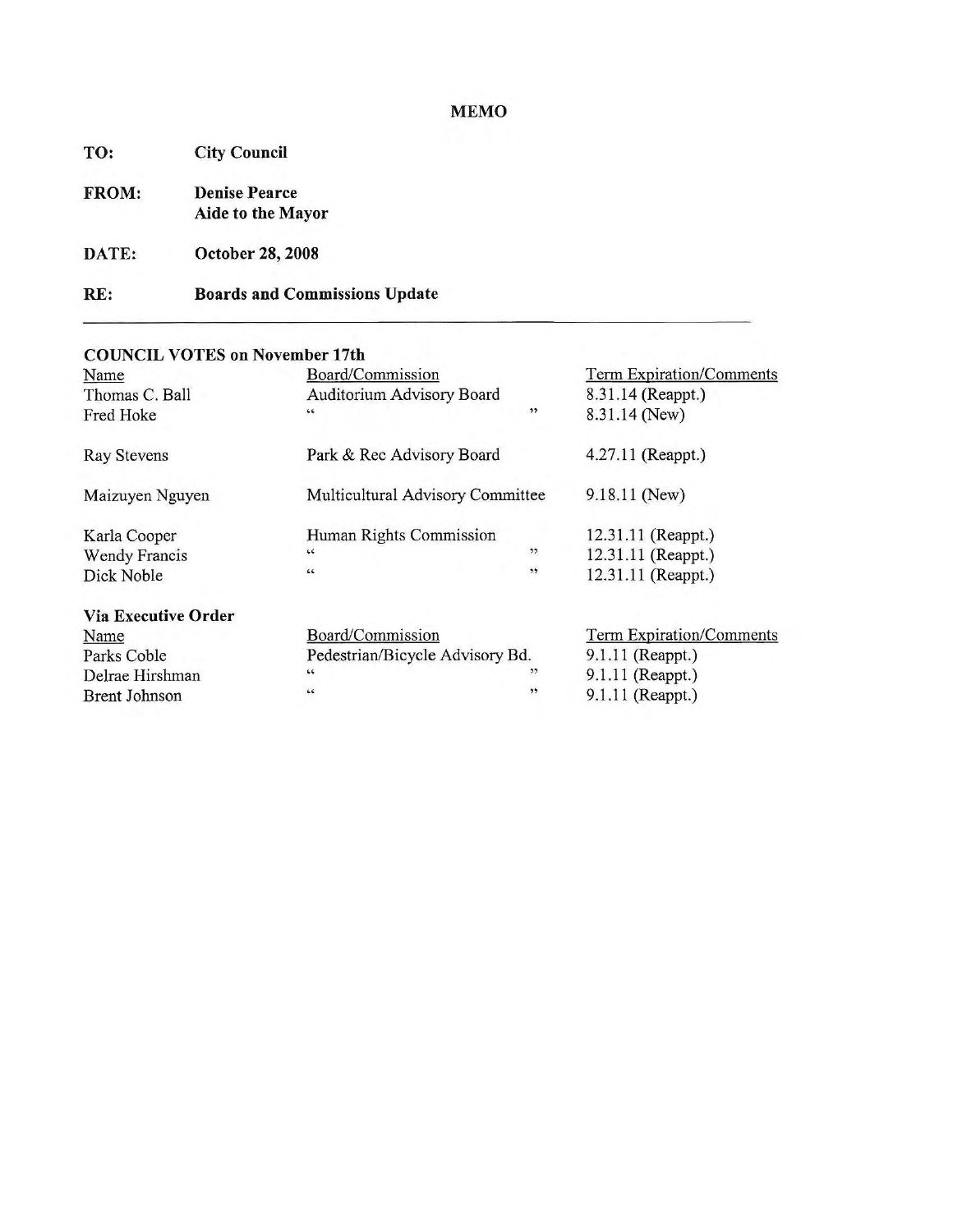

## Memo

To: **CITY OF LINCOLN** NEBRASKA From: **MAYOR CHRIS BEUTLER** lincoln.ne.gov Date: **Office of the Mayor** 555 South 10th Street Suite 208  $Re:$ Lincoln, Nebraska 68508 402-441-7511 fax: 402-441-7120 mayor@lincoln.ne.gov

City Council

Denise Pearce, Aide to Mayor Beutler

October 28, 2008

Lincoln Electric System Administrative Board Appointments

Three seats on the LES Board will expire on December 31, 2008: those currently held by Patricia A. McManus, Ron Melbye, and Tom Schleich.

Next month, the Mayor will submit the following candidates for your consideration: Dan Harshman (replacing Patty McManus) and W. Don Nelson (replacing Tom Schleich). The applications for both Mr. Harshman and Mr. Nelson are attached.

I will coordinate with the candidates to ensure they are able to attend the public hearing on their appointments, as you have requested for this particular board. In the past, some Council members have also expressed an interest in holding informal meetings with the candidates before the public hearing. If this is something you are interested in, please let me know as soon as possible, and we will work with Tammy to get those set up.

I expect to forward the third candidate for your consideration before the December 31 expiration date.

Thank you.



F:\FILES\MAYOR\2008,MayorBeutler,Boards&Commissions\Boards & Commissions\LES Board\LESMemoToCouncil,10.26.08,dkp.wpd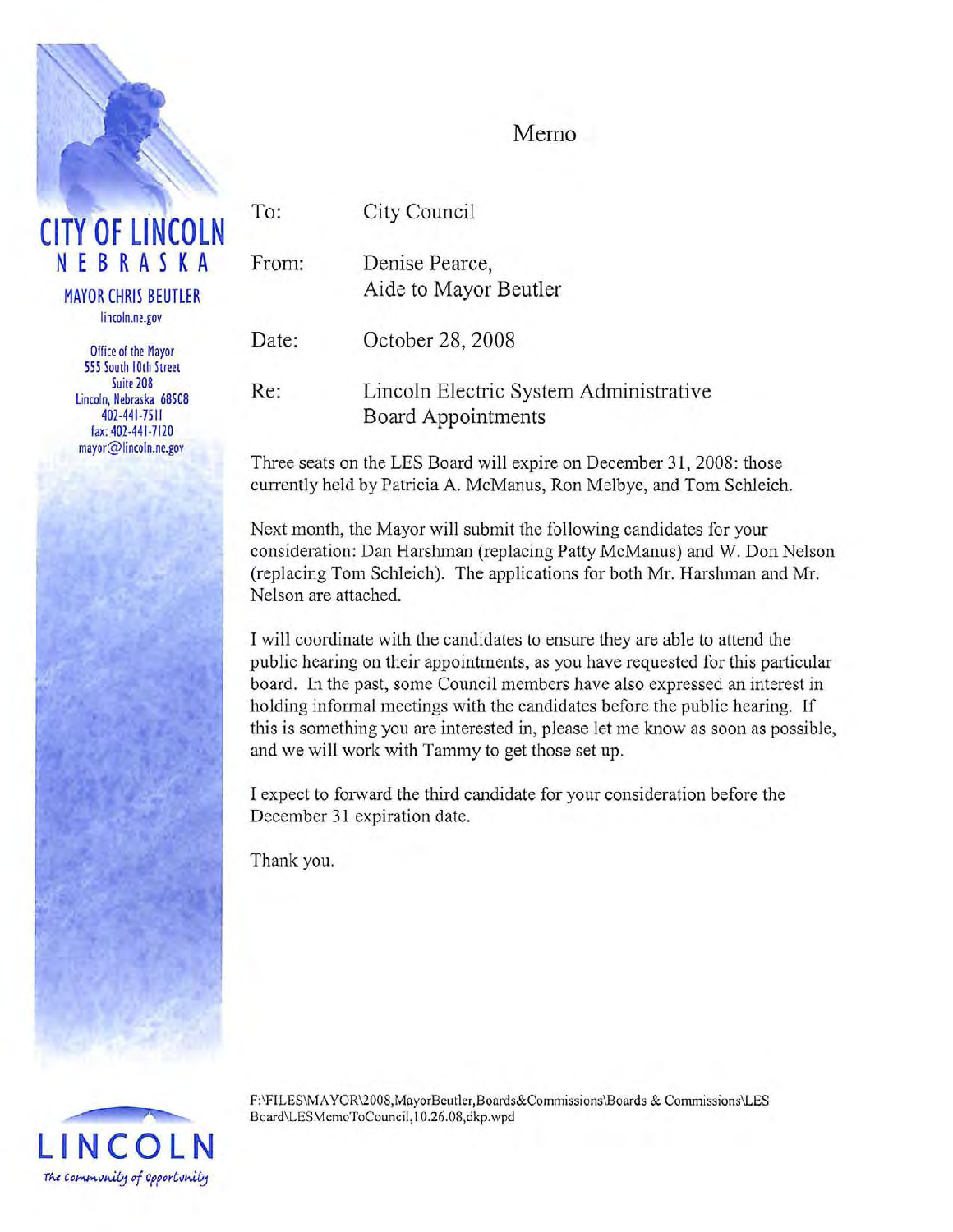#### PERSONAL INFORMATION

**Application Date:** 10/10/2008

Salutation: Mr. Applicant Name: Harshman, Dan

Legal Residence: 1810 Davenport Circle

Residence Telephone: 423-4557

**Applicant Occupation: Controller** 

E-mail Address: dharshman@molex.com

**Affirmative Action Information: Sex Male** 

City/State/ZipCode: Lincoln, NE 68512 **Business Telephone: 475-1700 Employer: Molex** 

Racial/Ethnic Background: Caucasian/White

#### **EDUCATION**

Lourdes Central High School - Nebraska City - 1980 UNL - Lincoln - 1980-1985 - B.S. Degree in Business - Major Accounting CPA Certificate - 1987

#### PRESENT OR PREVIOUS COMMUNITY/VOLUNTEER ACTIVITIES

Coached several YMCA Sport Programs Member of St. Peter's Church

#### **EMPLOYMENT**

Molex - 1994 - current - Lincoln Quebcor - 1993 - 1994 - Lincoln Centel -1990 - 1993 - Lincoln Quebcor - 1988 - 1990 - Lincoln Peter Kiewit -1985 - 1988 - Omaha

**Board(s)** Requested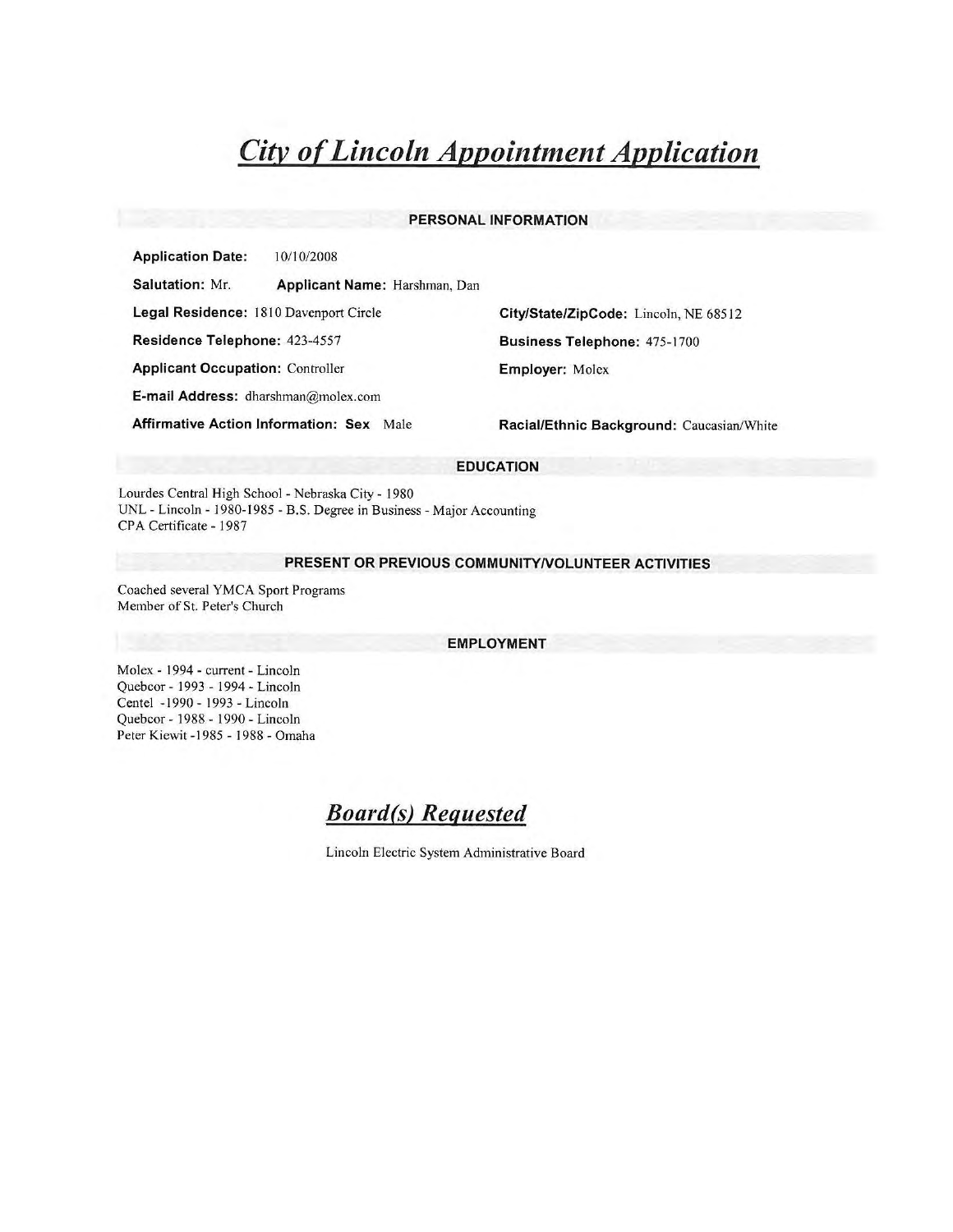#### PERSONAL INFORMATION

**Application Date:** 10/8/2008

Salutation: Mr. Applicant Name: Nelson, W. Don Legal Residence: 2430 So. Canterbury Lane Residence Telephone: 402-423-0663 **Applicant Occupation: Publisher** E-mail Address: donnel@windstream.net

**Affirmative Action Information: Sex Male** 

City/State/ZipCode: Lincoln, NE 68512 Business Telephone: 402-430-3027 **Employer:** Prairie Fire Newspaper

Racial/Ethnic Background: Caucasian/White

#### **EDUCATION**

University of Florida, Gainesville, FL, 1962-1966, AA, BA; The Florida State University, Tallahassee, FL, 1966-1969, M.S., JD.

#### PRESENT OR PREVIOUS COMMUNITY/VOLUNTEER ACTIVITIES

Girl Scouts; LPS Bond Elec Committee; Emergency Medical Services; Amendment 1 Committee; Omaha Healthy Kids Alliance; Lincoln Trails (organize & Bond elec); NE Investment Council; Various City of Lincoln & Lancaster County Boards & Committees; Amercian Heart Assoc; Red Cross; St. Marks on the Campus Finance Comm.

#### **EMPLOYMENT**

U.S. Senate, Nebraska, 2001-2007; Investment Banking positions, Nebraska, 1987-2000; State of Nebraska, Nebraska, 1984-1986.

**Board(s)** Requested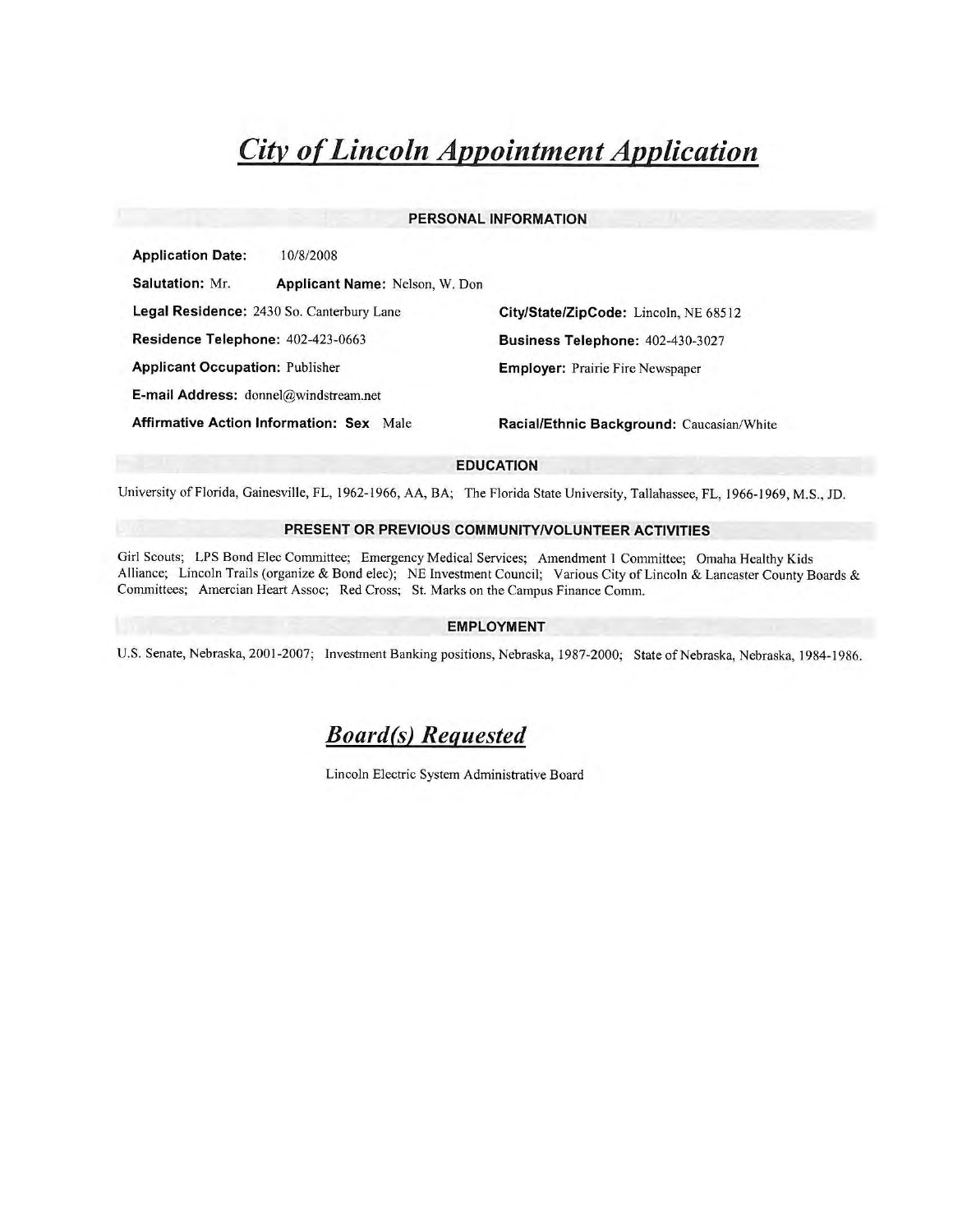### **MINUTES CITY COUNCIL ORGANIZATIONAL MEETING MONDAY, NOVEMBER 3, 2008**

| <b>Present:</b>        | Robin Eschliman, Chair<br>Doug Emery, Vice Chair<br>Ken Svoboda |  |  |
|------------------------|-----------------------------------------------------------------|--|--|
|                        | John Spatz<br>Dan Marvin                                        |  |  |
|                        |                                                                 |  |  |
| Absent:                | Jon Camp                                                        |  |  |
|                        | Jonathan Cook                                                   |  |  |
| <b>Others Present:</b> | Rick Hoppe, Aide to the Mayor                                   |  |  |
|                        | Trish Owen, Aide to the Mayor                                   |  |  |

Chair Eschliman called the meeting to order at 11:22 a.m. The Nebraska Open Meetings Act is posted on the rear wall of room 113.

### **I. MINUTES**

- \*1. Minutes from Directors' Meeting of October 20, 2008.
- \*2. Minutes from City Council Organizational Meeting of October 20, 2008.

The above minutes approved by acclamation.

### **II. COUNCIL REPORTS ON BOARDS, COMMITTEES, COMMISSIONS AND CONFERENCES**

### **\*1. District Energy Corporation (DEC) Svoboda**

Svoboda reported an executive officer, and consultant, with the St. Paul, MN District Energy Commission attended. St. Paul-Minneapolis DEC has a facility providing heating/cooling for 80% of their downtown. As we grow with the possible jail power plant, the future of the West Haymarket, had discussion as to whether our District Energy Commission could start projects in a more downtown wide area, not just governmental buildings.

Svoboda added the DEC budget was presented, and passed. Projects moving forward. Discussions on the West Haymarket relating to proposed downtown hotels, the Arts and Humanities block, and the heating and cooling for the possible arena.

Eschliman asked with technologies does Lincoln meet the Green Standards? Svoboda replied yes, according to the consultant. A number of buildings in St. Paul-Minneapolis, such as the Travelers Building, originally had their own heating/cooling plant, but now DEC provides power. According to bond counsel we could start moving into a more private sector.

Marvin thought with the K Street Building had discussions on whether we could, or couldn't do. Svoboda replied the bond counsel thought yes. Previous discussions based on part of the building being tenant controlled, part proposed in a condo sale control. Felt better if one or the other.

This model of Minneapolis-St. Paul has a Board consisting of private/public sectors. Do have nonprofit and for-profit. The for-profit provides power for the majority of the private sector downtown.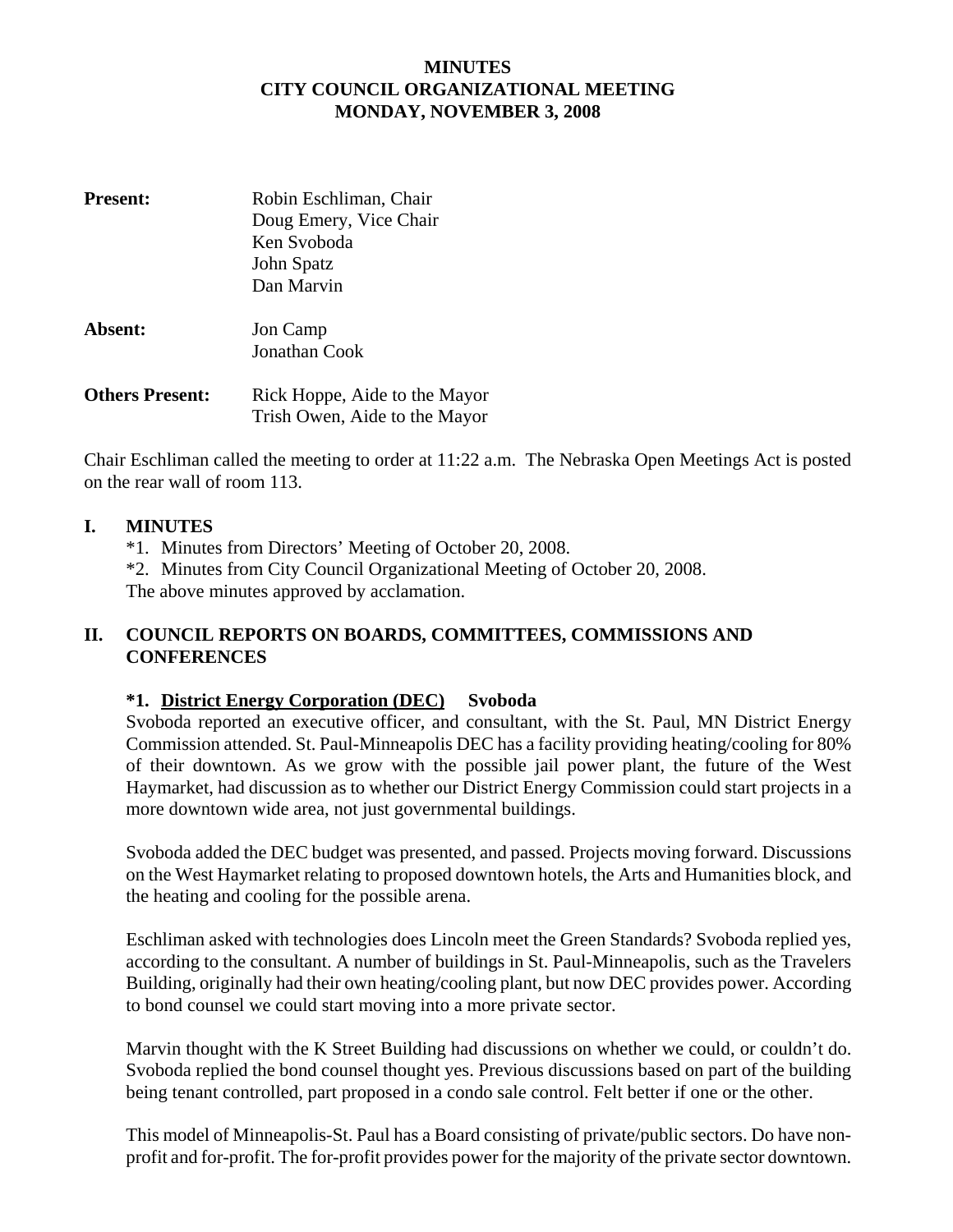Svoboda stated we should start discussion as we move west, with building a jail power plant, possibly going in the industrial center at NW 48<sup>th</sup> and O, and for potential developments on West O. The power plant in St. Paul-Minneapolis provides heating cooling for the Minneapolis-St. Paul area. The consultant's view was that with our satellite power plants, the width of streets and sidewalks, the possibilities are endless. We could provide water, heating/cooling for the University system should they decide their power plant is obsolete, with investment high to renovate.

Marvin added with cooling we would come up against LES, and on heating we do have a for-profit. Svoboda commented if everyone partners we all benefit. Now we buy power, gas, and also use Aquila, so a large possibility to do more efficiently as opposed to running individual lines. Svoboda stated he believes in the model and we'll start doing more if we decide this is the direction.

### **2. Metropolitan Planning Organization (MPO) Eschliman**

Eschliman attended the meeting at which the South By-Pass was discussed. The State wanted removal of all South By-Pass information from our long term plan. Owen added they discussed leaving the information in place with no funding attached. At the meeting Mayor Beutler strongly stated how important it was that we not take all mention of the South By-Pass from our CIP, but the State representative absolutely would not accept. Eschliman stated attached to their minutes is a letter stating our unhappiness and if federal funding comes in we can put into the CIP. Marvin stated he talked to Frederickson who seemed all right with the idea of a place holder.

Svoboda asked if we look statewide, or primarily focus on Lincoln, Lancaster County? Curious if the same is being done with the Omaha ring road. Was Omaha given the same directive, out of the plan, no money? Marvin understood they took all expressways out.

### **III. APPOINTMENTS/REAPPOINTMENTS**

**1. Board and Commissions Update Hoppe (Attachment A, B)** 

### **2. Lincoln Electric System Administrative Board Appointments**

For future agendas Attachment A lists reappointment and appointment for the Auditorium Advisory Board; reappointment for Parks and Rec; appointment for Multicultural Advisory Committee; three reappointments each for the Human Rights Commission and Pedestrian/Bicycle Advisory Board.

Hoppe asked on the LES letter, particularly Dan Harshman and Don Nelson, if Council would like meetings prior to their hearing? Eschliman replied they should attend the public hearing, and Spatz thought the meetings appropriate. Marvin asked if they assume the positions after December  $31<sup>st</sup>$ , with Owen replying yes.

Svoboda asked what if Council had a list of other names? Hoppe said certainly submit but think we would have liked having a little before asking these folks to put their names forward. Svoboda thought he previously asked for a list of all mayoral appointments ratified by Council. Could see a time line, and if we see a position, can look, think of, and submit names to the Mayor's office. Svoboda received calls last Friday about one of the appointees. Curious on the process.

Hoppe said perhaps not this close and should give the names to you on a time line. Svoboda thought Pearce had listed all boards, appointees, reelection or reappointment dates, and terms. Eschliman thought it was on the web site, under advisory committees. Hoppe stated he thought the site had term lengths, meeting times, etc, but will make sure Pearce is aware before the next appointment. Eschliman requested Pearce present Audit Committee progress next week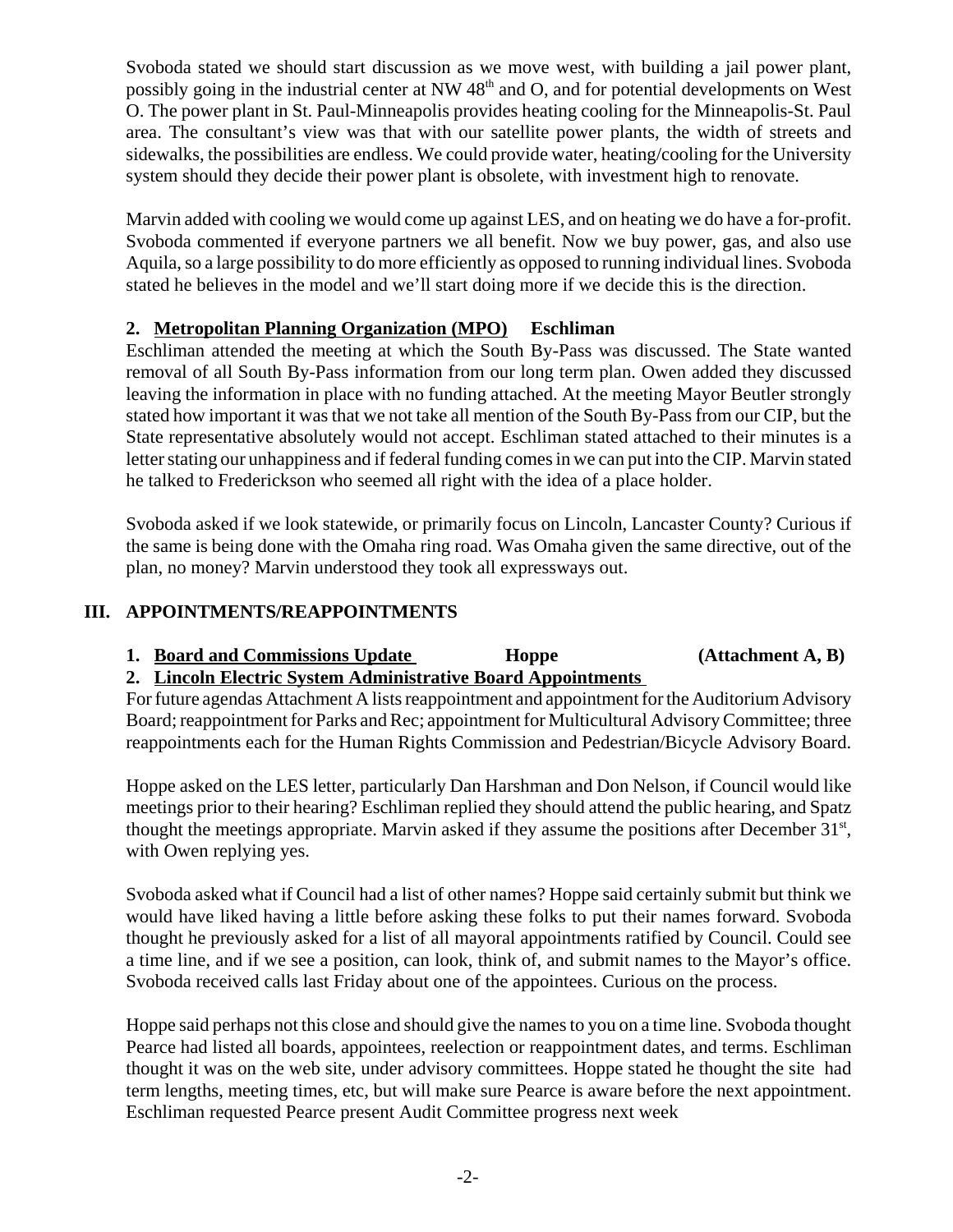### **IV. REQUESTS OF COUNCIL FROM MAYOR**

Hoppe suggested Council Pre-Councils. First, next week discuss the City Legislative Agenda. And on November  $17<sup>th</sup>$  Public Works would like to present a flood plain map update and new standards.

Eschliman asked if Council was in favor of a City Legislative Pre-Council on the  $10<sup>th</sup>$  and on the  $17<sup>th</sup>$  the Public Works flood plain map representation? Emery commented the  $10<sup>th</sup>$  is a night meeting. Hoppe suggested both Pre-Councils on the  $17<sup>th</sup>$ , or have one before the night meeting. Eschliman thought both could be held on the  $17<sup>th</sup>$ .

### **V. MISCELLANEOUS**

1. Item #24-Purchasing Ordinance on the Formal Council Agenda for 11/03/08. (Not discussed)

### **VI. CITY COUNCIL MEMBERS COMMENTS**

Emery No comments

- Svoboda Asked if Council will hold a retreat this year? Spatz stated yes, but broader than just legislative, with Svoboda agreeing. Eschliman asked for dates, adding December would work. Svoboda agreed with December adding January also is appropriate. Will have Grammer look at dates in December and January and send email to members.
- Spatz Another pre-council possibly on some JournalStar articles dealing with Antelope Valley. Could have the Audit Committee look at spending, what contracts look like, if appropriate, what input needed from the private sector. Hoppe said the federal government's project contribution requires an audit at the end of Phase One, but you may want a more in depth audit. Spatz will discuss with members and see if appropriate for a pre-council or for a discussion at the Organizational Meeting.

Eschliman stated she really doesn't know the JAVA Committee. Have we ever had a partnership meeting? She asked if it was a budget decision not to replace Wayne Teton? Hoppe replied the short answer is we are close to the end on Phase I, and there wasn't the need to have one person's oversight the same as in the past. Eschliman asked when is the staff audit? Hoppe didn't know the timeline. Eschliman suggested to organize questions and present to the JAVA Committee.

Marvin No comments

Eschliman No comments

**VII. MEETINGS/INVITATIONS** See invitation list.

### **VIII. ADJOURNMENT**

Chair Eschliman adjourned the meeting at 11:52 a.m.

W:\FILES\CITYCOUN\WP\CM110308.wpdmmm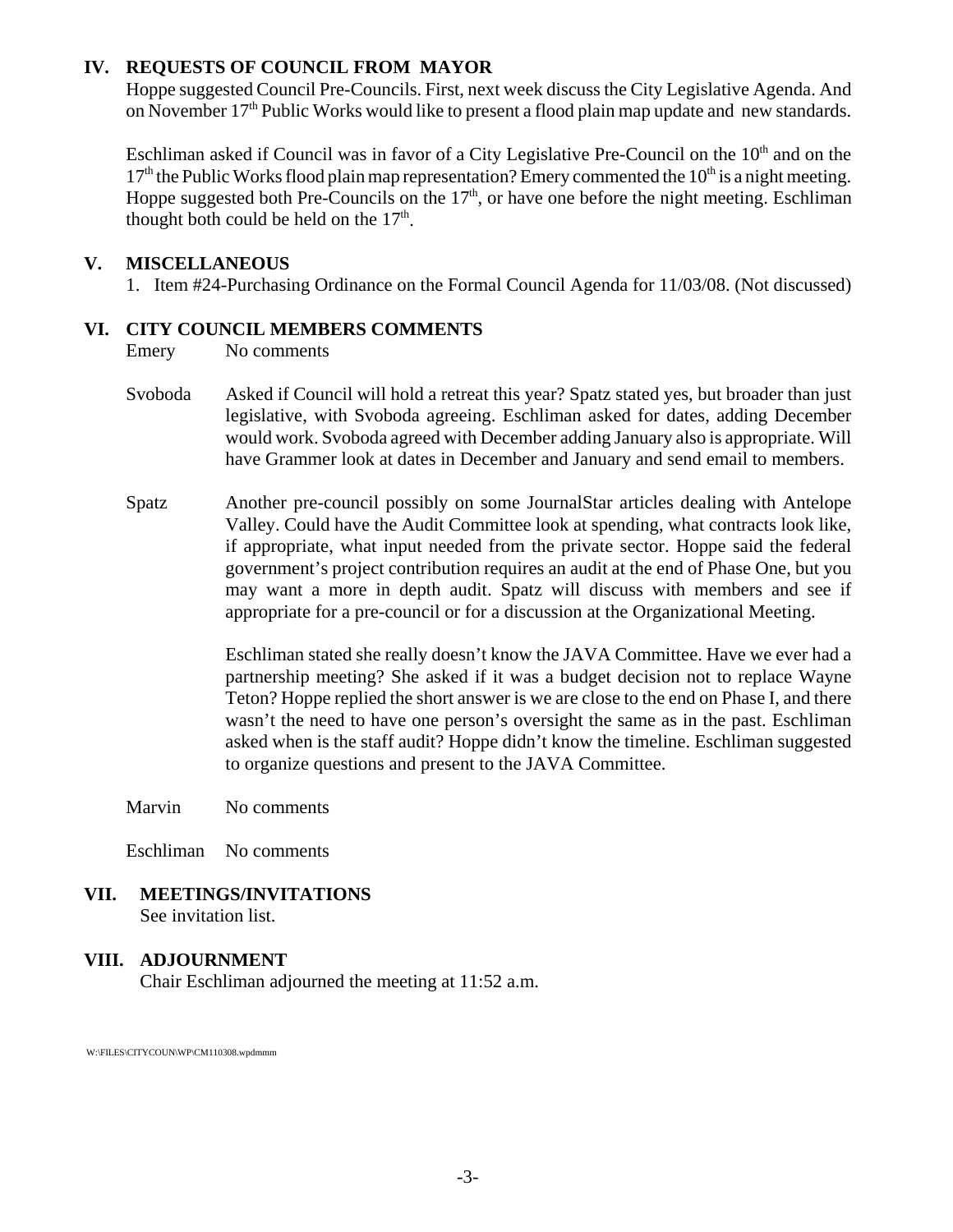attachment A

### **MEMO**

 $\bar{1}$ 

City Council TO:

Denise Pearce FROM: Aide to the Mayor

DATE: October 28, 2008

 $\bar{z}$ 

**Boards and Commissions Update** RE:

#### **COUNCIL VOTES on November 17th**

| Name<br>Thomas C. Ball<br>Fred Hoke | Board/Commission<br>Auditorium Advisory Board<br>44 | 33            | Term Expiration/Comments<br>8.31.14 (Reappt.)<br>8.31.14 (New). |
|-------------------------------------|-----------------------------------------------------|---------------|-----------------------------------------------------------------|
| Ray Stevens                         | Park & Rec Advisory Board                           |               | $4.27.11$ (Reappt.)                                             |
| Maizuyen Nguyen                     | Multicultural Advisory Committee                    |               | 9.18.11 (New)                                                   |
| Karla Cooper                        | Human Rights Commission                             |               | 12.31.11 (Reappt.)                                              |
| Wendy Francis                       | 44                                                  | 22.           | 12.31.11 (Reappt.)                                              |
| Dick Noble                          | 收益                                                  | $\rightarrow$ | $12.31.11$ (Reappt.)                                            |
| Via Executive Order                 |                                                     |               |                                                                 |
| Name                                | Board/Commission                                    |               | Term Expiration/Comments                                        |
| Parks Coble                         | Pedestrian/Bicycle Advisory Bd.                     |               | $9,1.11$ (Reappt.)                                              |
| Delrae Hirshman                     | Gξ.                                                 | $^{\circ}$    | 9.1.11 (Reappt.)                                                |
| Brent Johnson                       | 6E                                                  | 22            | 9.1.11 (Reappt.)                                                |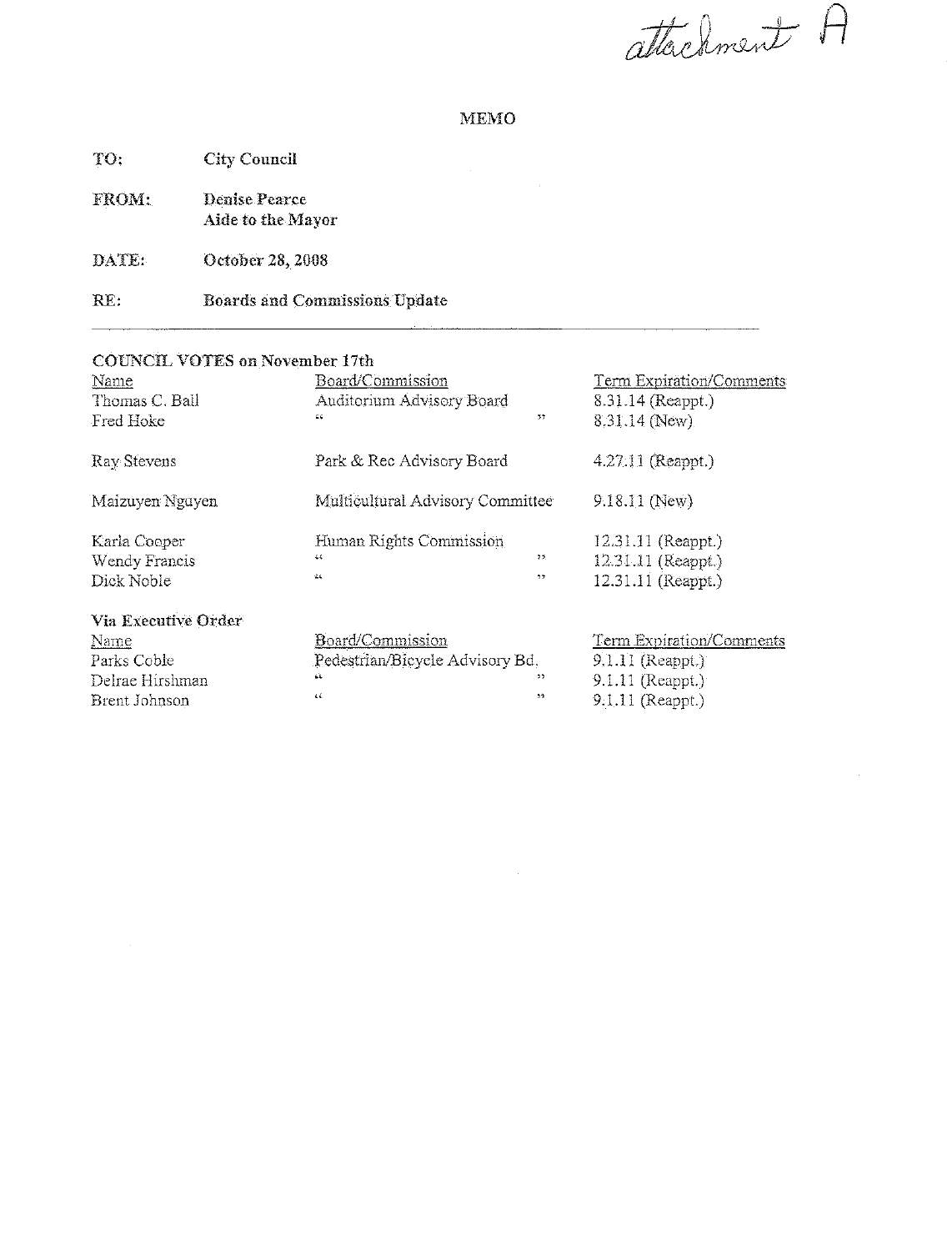

NEBRASKA MAYOR CHRIS BEUTLER

To:

lincoln.ne.gov

Office of the Mayor 555 South 10th Street Suite 208 Lincoin, Nebraska 68508 407-441-7511 fax: 402-441-7120 mayor@lincoln.ne.gov



### Memo

City Council

From: Denise Pearce. Aide to Mayor Beutler

Date: October 28, 2008

Re: Lincoln Electric System Administrative Board Appointments

Three seats on the LES Board will expire on December 31, 2008: those currently held by Patricia A. McManus, Ron Melbye, and Tom Schleich.

Next month, the Mayor will submit the following candidates for your consideration: Dan Harshman (replacing Patty McManus) and W. Don Nelson (replacing Tom Schleich). The applications for both Mr. Harshman and Mr. Nelson are attached.

I will coordinate with the candidates to ensure they are able to attend the public hearing on their appointments, as you have requested for this particular board. In the past, some Council members have also expressed an interest in holding informal meetings with the candidates before the public hearing. If this is something you are interested in, please let me know as soon as possible, and we will work with Tammy to get those set up.

I expect to forward the third candidate for your consideration before the December 31 expiration date.

Thank you.



FAFILES\MAYOR\2008,MayorBeutler,Boards&Commissions\Boards & Commissions\LES\ Board\LESMemoToCouncil, 10.26.08,dkp.wpd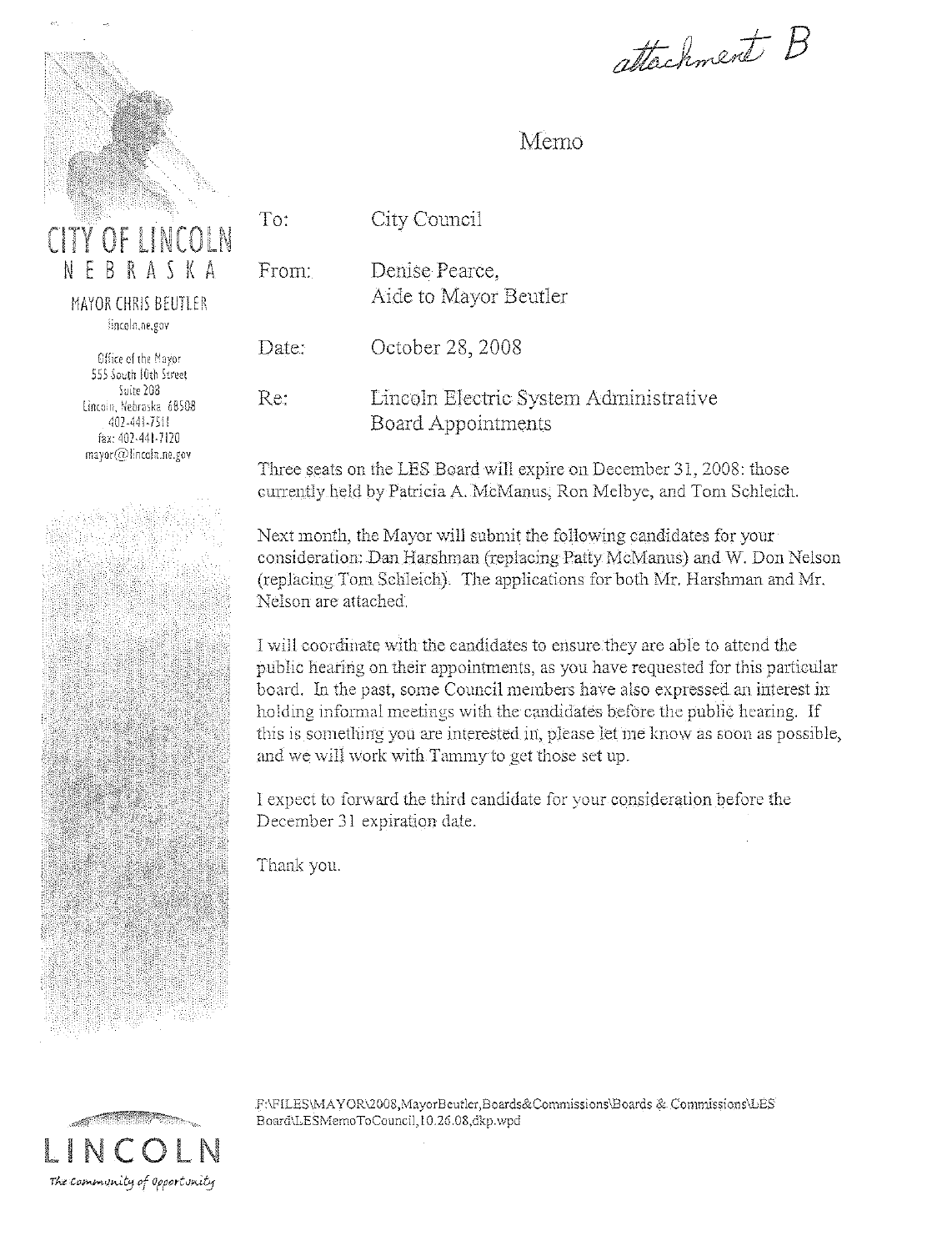| 일하면서 이 사람들이 많은 사람들이 있다.                                                                                                                                |                                                                                                                                                                                                                               |                                       | PERSONAL INFORMATION AND AND AN ALL AND THE TELL THAT IS A REPORT OF THE TELL AND IN                                |  |  |  |
|--------------------------------------------------------------------------------------------------------------------------------------------------------|-------------------------------------------------------------------------------------------------------------------------------------------------------------------------------------------------------------------------------|---------------------------------------|---------------------------------------------------------------------------------------------------------------------|--|--|--|
| <b>Application Date:</b><br>10/10/2008                                                                                                                 |                                                                                                                                                                                                                               |                                       |                                                                                                                     |  |  |  |
| Salutation: Mr.                                                                                                                                        | Applicant Name: Harshman, Dan                                                                                                                                                                                                 |                                       |                                                                                                                     |  |  |  |
| Legal Residence: 1810 Davenport Circle                                                                                                                 |                                                                                                                                                                                                                               | City/State/ZipCode: Lincoln, NE 68512 |                                                                                                                     |  |  |  |
| Residence Telephone: 423-4557                                                                                                                          |                                                                                                                                                                                                                               | Business Telephone: 475-1700          |                                                                                                                     |  |  |  |
| Applicant Occupation: Controller                                                                                                                       |                                                                                                                                                                                                                               | Employer: Molex                       |                                                                                                                     |  |  |  |
| E-mail Address: dharshman@molex.com                                                                                                                    |                                                                                                                                                                                                                               |                                       |                                                                                                                     |  |  |  |
| Affirmative Action Information: Sex Male                                                                                                               |                                                                                                                                                                                                                               |                                       | Racial/Ethnic Background: Caucasian/White                                                                           |  |  |  |
| and the company of the con-                                                                                                                            | EDUCATION                                                                                                                                                                                                                     |                                       | - 1992年 1993年 1993年 1月13日 1月15日<br>1993年 1月10日 1月11日 1月12日 1月12日 1月12日 1月12日 1月12日 1月12日 1月12日 1月12日 1月11日 1月11日 1月 |  |  |  |
| Lourdes Central High School - Nebraska City - 1980<br>UNL - Lincoln - 1980-1985 - B.S. Degree in Business - Major Accounting<br>CPA Certificate - 1987 |                                                                                                                                                                                                                               |                                       |                                                                                                                     |  |  |  |
|                                                                                                                                                        | PRESENT OR PREVIOUS COMMUNITY/VOLUNTEER ACTIVITIES                                                                                                                                                                            |                                       |                                                                                                                     |  |  |  |
| Coached several YMCA Sport Programs<br>Member of St: Peter's Church                                                                                    |                                                                                                                                                                                                                               |                                       |                                                                                                                     |  |  |  |
|                                                                                                                                                        | in the second the transmit of the property of the property of the property of the property of the property of the property of the property of the property of the property of the property of the property of the property of |                                       |                                                                                                                     |  |  |  |
| Molex - 1994 - current - Lincoln<br>Quebcor - 1993 - 1994 - Lincoln                                                                                    |                                                                                                                                                                                                                               |                                       |                                                                                                                     |  |  |  |

Centel -1990 - 1993 - Lincoln Quebcor - 1988 - 1990 - Lincoln Peter Kiewit - 1985 - 1988 - Omaha

 $\label{eq:2.1} \mu_{\rm{max}} = \mu_{\rm{max}} = \frac{1}{\mu_{\rm{max}}}$ 

**Board(s)** Requested